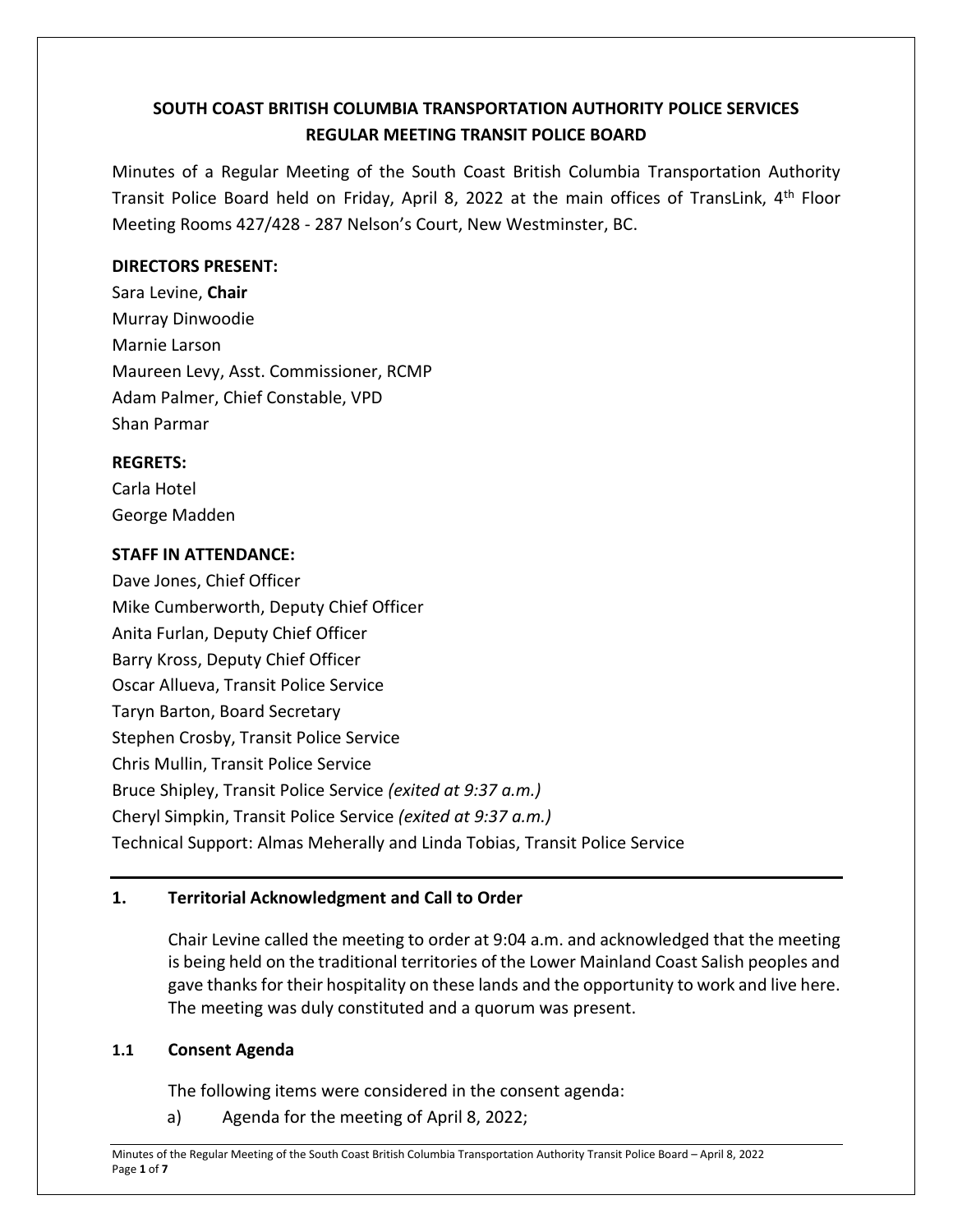- b) Minutes from the Board meeting of February 4, 2022;
- c) Approved Minutes from the Finance Committee meeting of November 3, 2021;
- d) Approved Minutes from the Governance Committee meeting of January 17, 2022;
- e) Board Report No. 2022-01: Transit Police 2021 Year-End Financial Result (reviewed by Finance, for information);
- f) Board Report No. 2022-05: 2021 Year-End Update on Strengthening Support to Indigenous Peoples (reviewed by Governance, for information);
- g) Transit Police March 2022 Report to TransLink Board (for information);
- h) 2022 Calendar of Board Meetings; and
- i) Consent Resolution approved by the Board February 18, 2022 (2022-10): "A. THAT the South Coast British Columbia Transportation Authority Police Board approves amendments to the following policies:
	- (1) OH010 [Firearms;](https://transitpolice.ca/wp-content/uploads/2022/03/OH010-Firearms-TP2022-02-18_Redacted.secured.pdf)
	- (2) OH020 [Use of Force;](https://transitpolice.ca/wp-content/uploads/2022/03/OH020-Use-of-Force-TP2022-02-18_Redacted.secured.pdf)
	- (3) OH030 [Conducted Energy Weapons;](https://transitpolice.ca/wp-content/uploads/2022/03/OH030-Conducted-Energy-Weapon-TP2022-02-18_Redacted.secured.pdf)
	- (4) OH040 [Physical Control;](https://transitpolice.ca/wp-content/uploads/2022/03/OH040-Physical-Control-TP2022-02-18_Redacted.secured.pdf)
	- (5) OH050 [OC Aerosol;](https://transitpolice.ca/wp-content/uploads/2022/03/OH050-OC-Aerosol-TP2022-02-18_Redacted.secured.pdf)
	- (6) OH060 [Impact Weapons;](https://transitpolice.ca/wp-content/uploads/2022/03/OH060-Impact-Weapons-TP2022-02-18_Redacted.secured.pdf)

B. THAT the South Coast British Columbia Transportation Authority Police Board approves new policy OH080 – [Restraints;](https://transitpolice.ca/wp-content/uploads/2022/03/OH080-Restraints-TP2022-02-18_Redacted.pdf) and

C. THAT the South Coast British Columbia Transportation Authority Police Board requests the Transit Police to post the new and amended policy chapters to the Transit Police website, once the policies are vetted pursuant to the *Freedom of Information and Protection of Privacy Act*."

# **1.2 It was MOVED and SECONDED**

THAT the South Coast British Columbia Transportation Authority Police Board of Directors approves or receives for information the following items on the consent agenda:

- a) Agenda for the meeting of April 8, 2022;
- b) Minutes from the Board meeting of February 4, 2022;
- c) Approved Minutes from the Finance Committee meeting of November 3, 2021;
- d) Approved Minutes from the Governance Committee meeting of January 17, 2022;
- e) Board Report No. 2022-01: Transit Police 2021 Year-End Financial Result (reviewed by Finance, for information);
- f) Board Report No. 2022-05: 2021 Year-End Update on Strengthening Support to Indigenous Peoples (reviewed by Governance, for information);
- g) Transit Police March 2022 Report to TransLink Board (for information);
- h) 2022 Calendar of Board Meetings; and
- i) Consent Resolution approved by the Board February 18, 2022 (2022-10): "A. THAT the South Coast British Columbia Transportation Authority Police Board approves amendments to the following policies:
	- (1) OH010 [Firearms;](https://transitpolice.ca/wp-content/uploads/2022/03/OH010-Firearms-TP2022-02-18_Redacted.secured.pdf)
	- (2) OH020 [Use of Force;](https://transitpolice.ca/wp-content/uploads/2022/03/OH020-Use-of-Force-TP2022-02-18_Redacted.secured.pdf)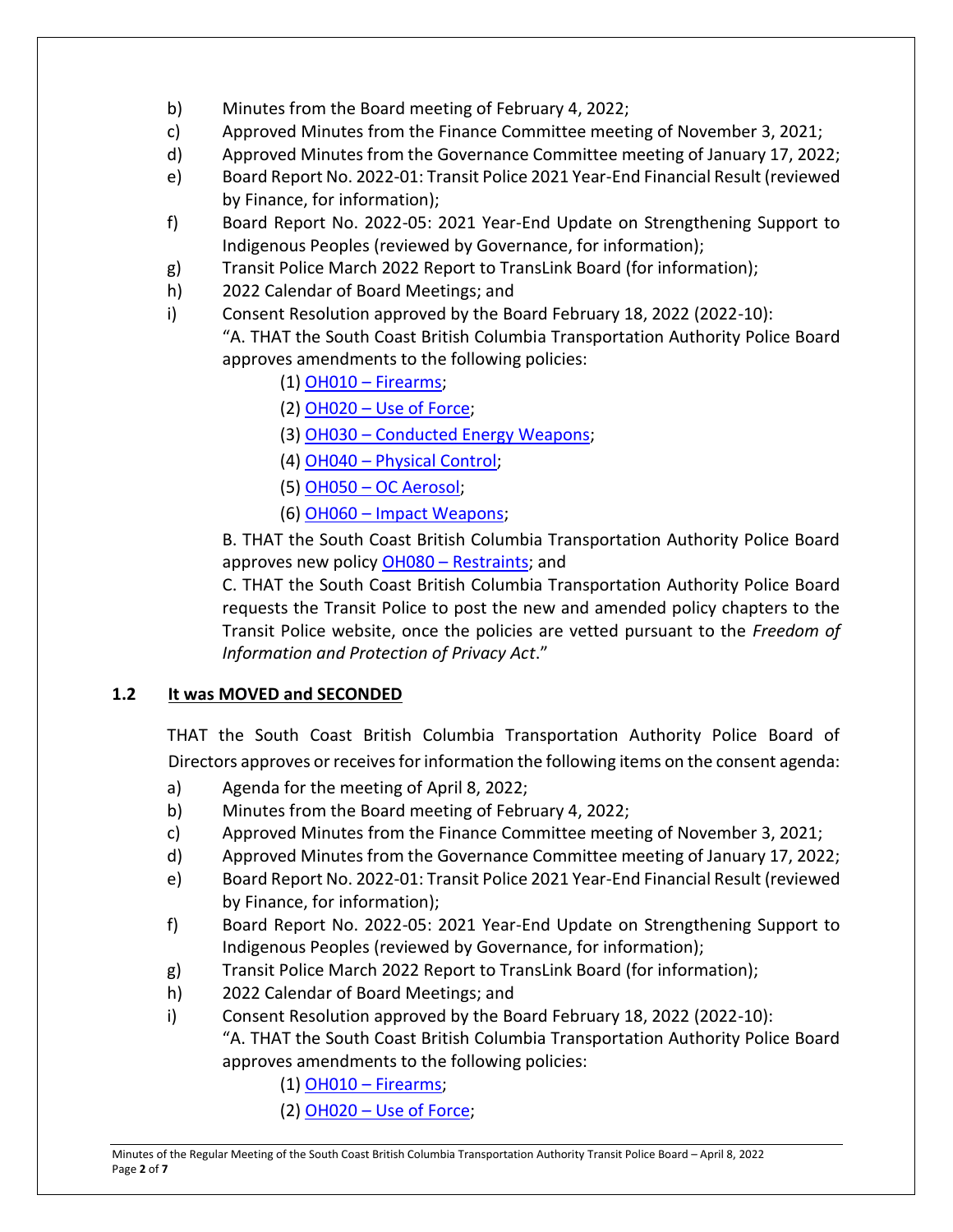- (3) OH030 [Conducted Energy Weapons;](https://transitpolice.ca/wp-content/uploads/2022/03/OH030-Conducted-Energy-Weapon-TP2022-02-18_Redacted.secured.pdf)
- (4) OH040 [Physical Control;](https://transitpolice.ca/wp-content/uploads/2022/03/OH040-Physical-Control-TP2022-02-18_Redacted.secured.pdf)
- (5) OH050 [OC Aerosol;](https://transitpolice.ca/wp-content/uploads/2022/03/OH050-OC-Aerosol-TP2022-02-18_Redacted.secured.pdf)
- (6) OH060 [Impact Weapons;](https://transitpolice.ca/wp-content/uploads/2022/03/OH060-Impact-Weapons-TP2022-02-18_Redacted.secured.pdf)

B. THAT the South Coast British Columbia Transportation Authority Police Board approves new policy OH080 – [Restraints;](https://transitpolice.ca/wp-content/uploads/2022/03/OH080-Restraints-TP2022-02-18_Redacted.pdf) and

C. THAT the South Coast British Columbia Transportation Authority Police Board requests the Transit Police to post the new and amended policy chapters to the Transit Police website, once the policies are vetted pursuant to the *Freedom of Information and Protection of Privacy Act*."

#### **CARRIED**

#### **1.3 Items Removed from the Consent Agenda**

There were no items removed from the Consent Agenda.

#### **2. Public Delegations – Written Submissions/Community Remarks**

There were no public delegations.

## **2.1 Homeless Outreach – Cst. Bruce Shipley**

Constable Bruce Shipley began his presentation by playing a short [video](https://www.youtube.com/watch?v=23egJ2jGGQE) regarding the Metro Vancouver Transit Police ('MVTP') Homeless Outreach Pilot Project. Cst. Shipley then presented a PowerPoint presentation titled 'MVTP Homeless Outreach Team'. As one of the Neighbourhood Police Officers, Cst. Shipley outlined his focus on homelessness and the work he did when COVID first hit including liaising with various national and international agencies to learn about issues and initiatives pertaining to homelessness on and around transit. Currently the MVTP Homeless Outreach Team consists of Cst. Shipley, who is also a Neighbourhood Police Officer. He engages with many homeless individuals on and around transit and the surrounding stations and shared some recent encounters. The Homeless Outreach Team focusses on supporting the vulnerable by providing immediate assistance such as blankets, socks, water and/or food as well as referrals for service. Cst. Shipley outlined how Transit Police assists TransLink when a homeless camp is located on transit property. Cst. Shipley concluded his presentation by noting that the Homeless Outreach Team is a pilot project and he hopes to see it continue and be assigned a full time resource. Director Levy invited Cst. Shipley to come and present to RCMP and perhaps develop some partnerships. Chief Jones recognized Cst. Shipley's efforts and commitment. Chief Jones also highlighted another example of excellent work done by a member of the Community Engagement Team pertaining to providing assistance to a homeless individual. Director Palmer also noted Cst. Shipley's efforts and thanked him for the work his is doing. Chair Levine expressed the Board's appreciation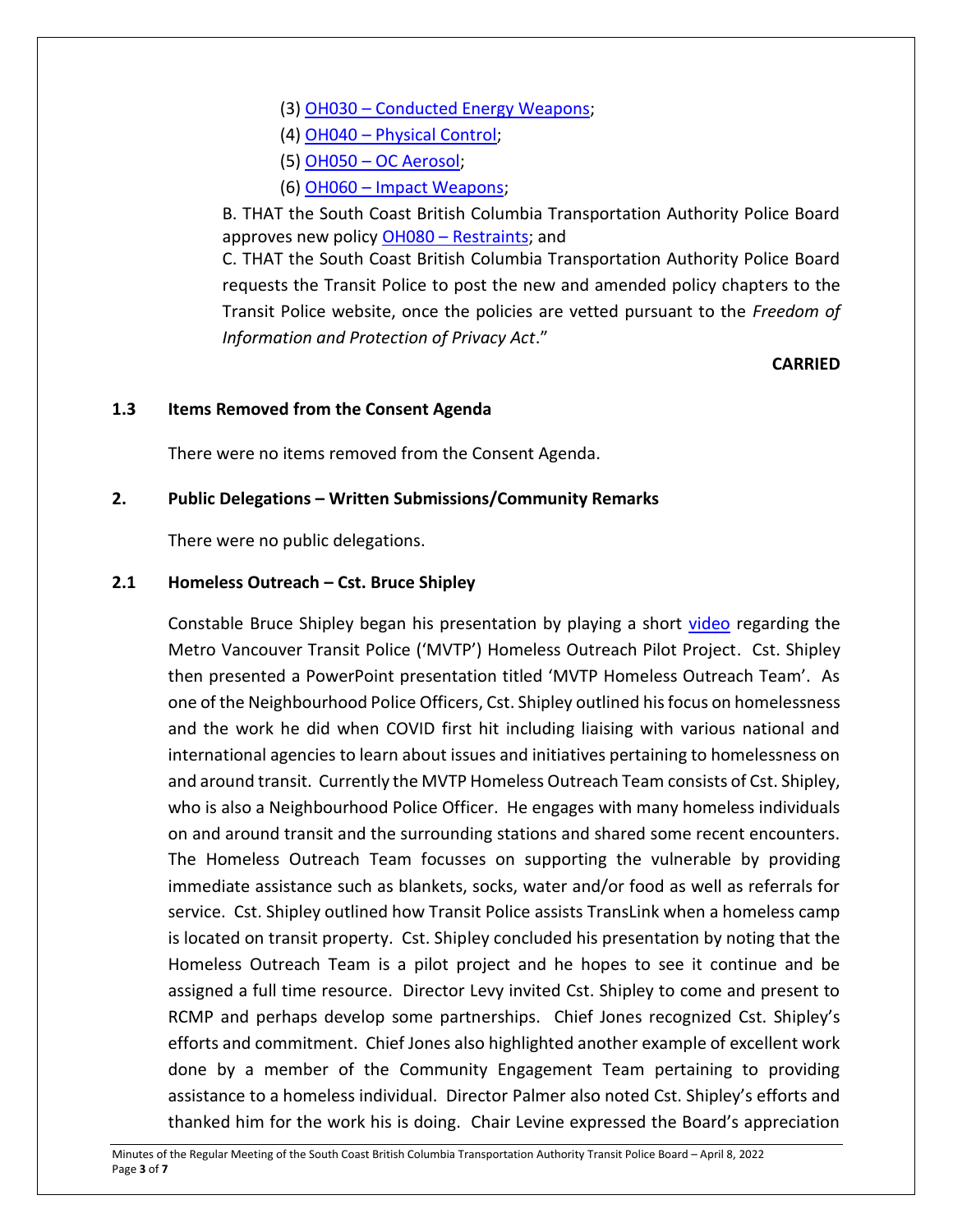for the type of work being done and offered the Board's support. Homeless outreach is a small percentage of what Cst. Shipley does and he hopes that after the pilot, a permanent full-time position is created. Director Dinwoodie shared some comments on the allocation of resources. Chair Levine thanked Cst. Shipley for the presentation and looks forward to receiving more information on the pilot.

## *\*9:37 a.m. Sgt. Simpkin and Cst. Shipley exited*

### **2.2 Chief Officer Information Report – Chief Officer**

Deputy Chief Furlan provided a verbal report on the following notable items in the operations division:

- Recent notable patrol files
- Partnership with Surrey
- Upcoming scenario based table-top exercise
- General Investigation Unit arrest regarding stranger assaults
- Collaboration with Vancouver and Burnaby leading to the apprehension of an offender
- Update on the skimmers found on Canada Line
- Emergency Dispatchers week starts next week
- CP Police Partners and their access to CPIC
- K9 team updates including new members and upcoming badge ceremony
- Sweeps at WCE in Mission continue
- Crime Suppression Team stats
- Blue Eagle Cadet Program expansion
- Waterfront Community Policing Centre stats regarding volunteer hours
- Neighbourhood Police Officer recent efforts and updates

Deputy Chief Cumberworth provided a verbal report on the following notable items in the administration services division:

- **IF Updates and primary internet service upgrades**
- HR currently recruiting for two key positions
- Leadership Training
- Facilities construction work at Sapperton is ahead of schedule
- Working to secure space at Metrotown to help increase presence
- Fleet update including hybrid vehicles
- Recruiting update and seats at the Justice Institute
- Cycle one training completed
- Police Leadership Conference -15 members attended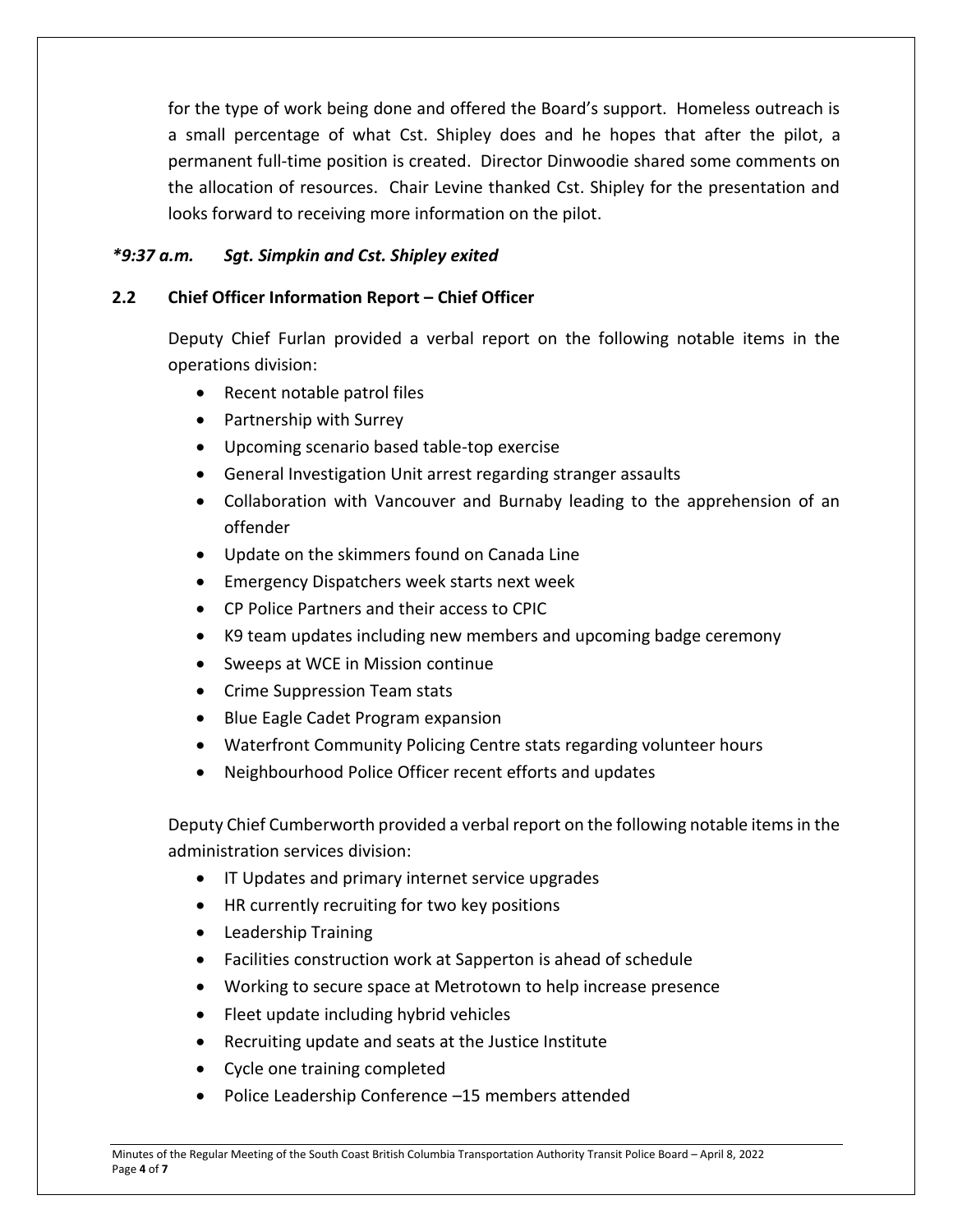Facilitated a Taser 7 Instructor Course in conjunction with Delta Police Department

Chief Jones introduced Inspector Chris Mullin who is on secondment from New Westminster Police. Chief Jones also highlighted the success of the Blue Eagle Cadet Program and the recent expansion to Surrey. New Westminster has also expressed an interest and MVTP are looking to trademark the program. MVTP will also be participating in the annual canoe journey and Chief Jones provided some information on funding considerations. Deputy Chief Furlan answered a question from the Board in regards to CPIC proxy access for CP Police. Director Palmer shared kudos for MVTP's efforts around getting the skimmer information out on social media. Chair Levine shared comments on the incredible work being done and was joined by other Board members in thanking Chief Jones, the Deputies and their members for making such a positive impact.

#### **2.3 Strategic Plan Update – Stephen Crosby**

Mr. Crosby provided an update on the [2022-2026 Strategic Plan.](https://transitpolice.ca/wp-content/uploads/2022/01/Transit-Police-Strategic-Plan-20211208-v10-FINAL-web-spreads.pdf) Mr. Crosby has met with sworn and civilian staff to roll out the plan. The Board will receive their first semi-annual report at the September meeting. Mr. Crosby outlined some of the performance metrics that will be included in the report. Equity Diversity and Inclusion is part of the Strategic Plan and work is underway on an EDI survey for staff that would allow employees to selfidentify a wider range of diversity statistics. Self-identifying will be optional, but will provide employees an opportunity to bring the information forward. In June, a pulse check will be rolled out in regards to the Employee Morale survey that was issued last year.

#### **3. Other Business**

#### **3.1 Diversity Initiatives - Chair**

Diversity Initiatives has been a standing item on the agenda, however after some discussion at the Governance Committee meeting, diversity is now woven into all areas and does not need to be a singled out as a separate agenda item. Chief Jones shared some comments and provided examples of items being considered for the Collective Agreement in regards to maternity and paternity leaves. Chief Jones also noted that on May 1<sup>st</sup> a female Inspector from Vancouver Police will be joining MVTP on secondment.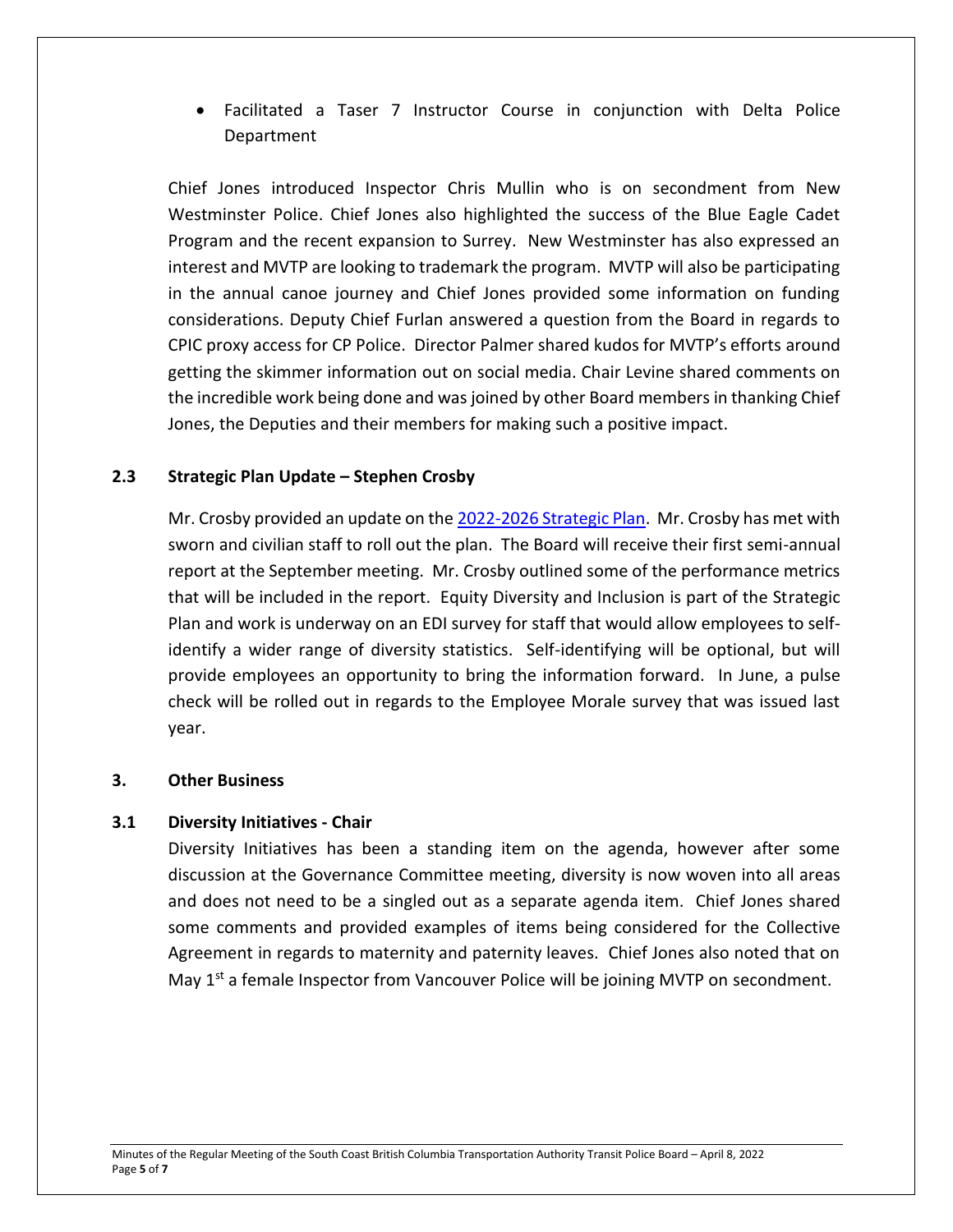# **3.2 Report from Chair, Finance Committee & Final Budget Report**

# **Board Report No. 2022-09: 2022 Transit Police Final Budget Submission**

The Board received an oral report from the Acting Chair of the Finance Committee regarding recent activities of the Committee including the annual review of the Committee's Terms of Reference and a review of the final budget submission. Board Report No. 2022-09: 2022 Transit Police Budget Submission was reviewed for the Board's endorsement and approval and accordingly:

# **3.3 It was MOVED and SECONDED**

THAT the South Coast British Columbia Transportation Authority Police Board of Directors receive Report No. 2022-09: Transit Police Final Budget Submission and approve the Transit Police 2022 Final Budget in the amount of \$40,580,470.

## **CARRIED**

# **3.4 Report from Chair, Governance Committee**

Director Dinwoodie provided a verbal update on recent activities of the Committee including a review of the report on the Actions to Strengthen Support to Indigenous Peoples. The Committee also reviewed the Board's training schedule and Unconscious Bias training is being planned for the fall. The Committee also reviewed the Board's membership with the Canadian Association of Police Governance and are in favour of continuing the Board's membership.

# **3.5 British Columbia Association of Police Boards (BCAPB) Appointment of Representative for Executive Board and Annual Conference Details**

The Board discussed the appointment/reappointment of a Board Member to serve as its authorized representative on the BCAPB's Executive Board. Director Dinwoodie is the current representative and has agreed to stay on. The BCAPB's annual conference and AGM will be held in Surrey on May 26-27, 2022 and registration for any Board Member who wishes to attend is approved.

# **3.6 It was MOVED and SECONDED**

THAT the South Coast British Columbia Transportation Authority Police Board of Directors approve:

A) The reappointment of Director Dinwoodie as the Board's authorized representative on the British Columbia Association of Police Boards' Executive Board for 2022.

B) Registration and any related costs for the BCAPB Annual Conference on May 26-27, 2022 in Surrey for Board Members who wish to attend.

C) Approval of the sponsorship of a coffee break at the BCAPB Annual Conference in the amount of \$475.

#### **CARRIED**